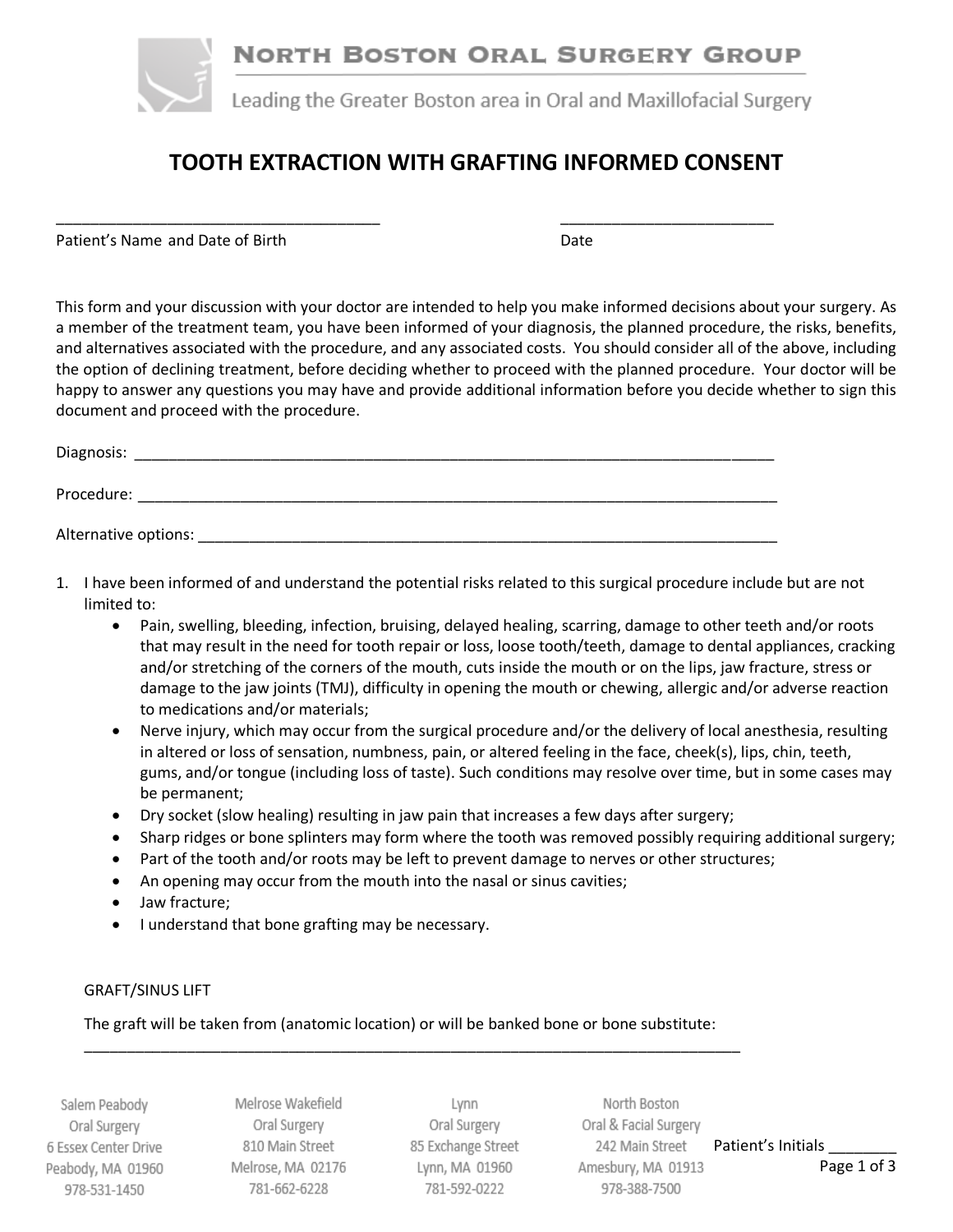## **TOOTH EXTRACTION WITH GRAFTING INFORMED CONSENT**

Patient's Name and Date of Birth Date Date Date

The graft will be placed:

I understand this graft involves additional potential risks, including but not limited to:

\_\_\_\_\_\_\_\_\_\_\_\_\_\_\_\_\_\_\_\_\_\_\_\_\_\_\_\_\_\_\_\_\_\_\_\_\_\_ \_\_\_\_\_\_\_\_\_\_\_\_\_\_\_\_\_\_\_\_\_\_\_\_\_

- Nerve injury in the place the graft was taken from or where the graft is placed resulting in altered or loss of sensation, numbness, pain, or changed feeling in the lips, chin, teeth, gums, and/or tongue (including loss of taste). Such conditions may resolve over time, but in some cases may be permanent;
- Failure, loss, infection, or rejection of the graft or membranes used to contain the graft;
- An opening may occur from the mouth into the nasal or sinus cavities;
- If I have elected a banked bone or bone substitute graft, I understand there is a rare chance of disease spread from the processed bone.
- 2. I have elected to proceed with the anesthesia(s) indicated below.

| Local Anesthesia     | Nitrous Oxide (Laughing Gas) |
|----------------------|------------------------------|
| Intravenous Sedation | General Anesthesia           |

I have been informed of and understand the potential risks associated with anesthesia include but are not limited to:

- Allergic or adverse reactions to medications or materials;
- Pain, swelling, redness, irritation, numbness and/or bruising in the area where the IV needle is placed. Usually the numbness or pain goes away, but in some cases, it may be permanent;
- Nausea, vomiting, disorientation, confusion, lack of coordination, and occasionally prolonged drowsiness. Some patients may have an awareness of some or all events of the surgical procedure after it is over;
- Heart and breathing complications that may lead to brain damage, stroke, heart attack (cardiac arrest) or death;
- Sore throat or hoarseness if a breathing tube is used.

If I have elected Intravenous Sedation or General Anesthesia, I have not had anything to eat or drink for at least six (6) hours prior to my procedure. I understand that doing otherwise may be life-threatening. As instructed, I have taken my regular medications (blood pressure medications, antibiotics, etc.) and/or any medicine given to me by my doctor using only small sips of water. I am accompanied by a responsible adult to drive me to and from the doctor's office and he/she will stay with me after the procedure until I am recovered sufficiently to care for myself. I understand the drugs given to me for this procedure may not wear off for 24 hours. During my recovery from anesthesia, I agree not to drive, operate complicated machinery or devices, or make important decisions such as signing documents, etc.

3. I have been informed of and understand that follow up visits or care, additional evaluation, treatment or surgery, and/or hospitalization may be needed.